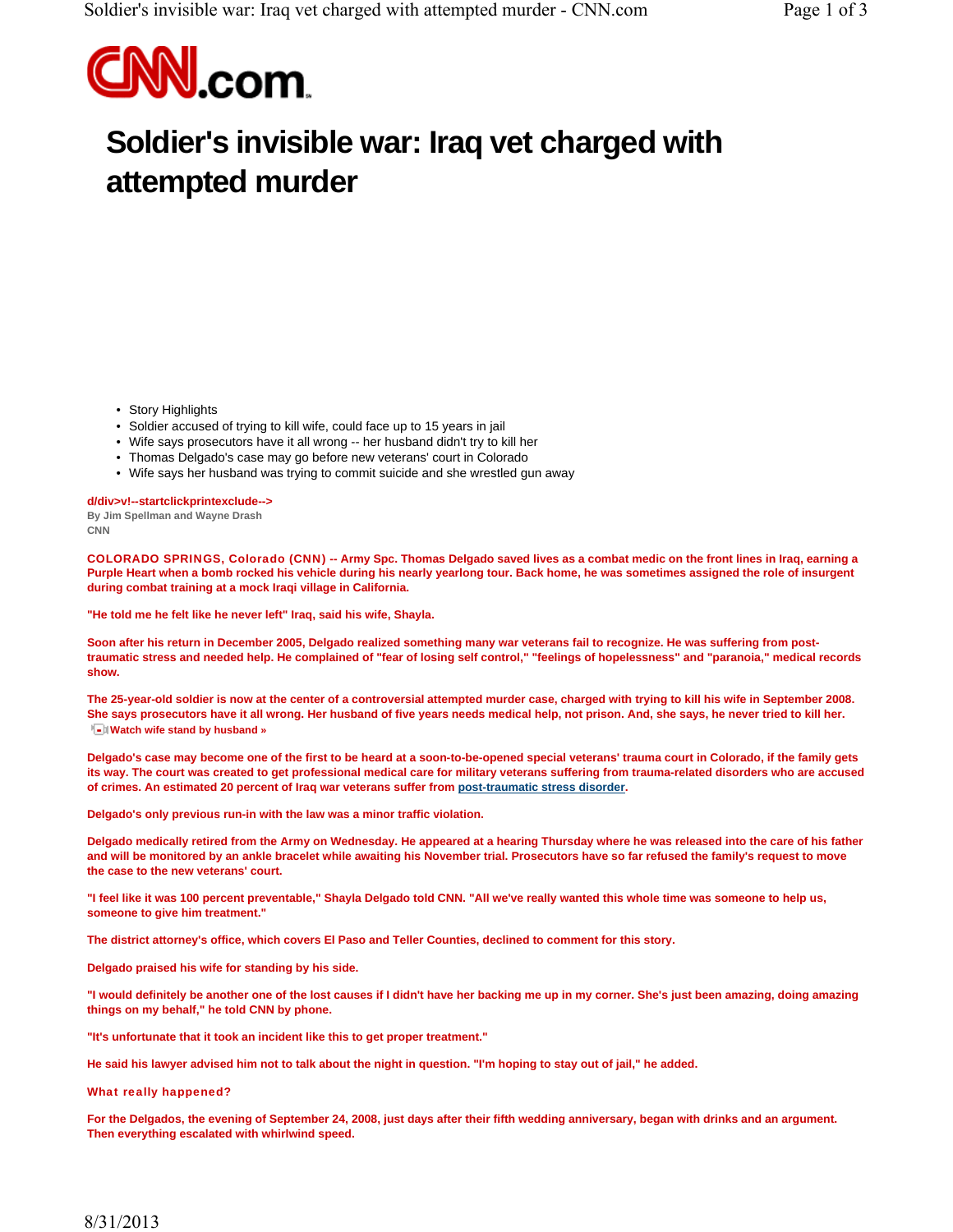**Shayla Delgado says her husband grabbed a gun and rattled off suicidal thoughts. "I've been thinking about how I'm going to do it," she recalled him saying. "I just can't live like this any more. I can't do it, I can't do it."**

**"He was telling me, 'Take our son and leave because you don't want to be here for this,'" she said, breaking down in tears. "I was really, really scared."**

**She says she pleaded, begged him, to get on the phone with his father. The two spoke. The soldier kept telling his dad how much he loved him, she says. She rushed to the bedroom, cradling their sleeping year-old son, and sprinted out of the apartment.**

**She dropped the infant off at a neighbor's and returned home, heading straight to the bathroom where her husband was holed up. She kicked in the door. "I see him with the gun in his mouth and I just ripped the gun from his arms and I ran."**

**It was during that scuffle to wrestle the gun away, prosecutors say, that the soldier tried to kill his wife, breaking her nose and attempting to choke her. Prosecutors have charged Thomas Delgado with one count of first-degree attempted murder and an array of other charges. They have offered a plea bargain of 5 to 15 years in prison -- a deal Delgado has so far rejected.**

**A police report on the incident says Shayla Delgado was treated for a broken nose at a hospital, but she had no "visible marks on her neck at that time." The police affidavit says she told authorities her husband wrapped his arm around her neck in the fight for the gun. "Ms. Delgado stated that she was in fear that he was going to kill her or hurt her very badly," the affidavit says.**

**She then got away and he pursued her, according to the affidavit. "He followed her into the bedroom and again attempted to choke her once more," it says. "Ms. Delgado stated she stopped fighting in belief that he would let her go and after a few moments he did."**

**Shayla Delgado told CNN her nose was broken as a result of the struggle for the gun -- not from a malicious, intentional blow from her husband. Her husband was in crisis, she says, and she saved him from suicide in a violent scuffle.**

**Delgado's medical records, reviewed by CNN, indicate he remembers few details from that night. Delgado, who was taking the anti-anxiety drug Ativan, "believes that he got suicidal while intoxicated, got a weapon to kill himself, his wife wrestled with him through this, called the police, and with her visible injuries, he was taken into custody for assault and attempted murder," the medical records say.**

**"He has limited recall of these events," the records say. "He feels if his mother had not died, 'that day' would not have happened." His mother had died three months earlier, in June 2008, after battling breast cancer.**

## Trauma court for veterans

**The veterans' court is being set up in response to an alarming trend: A growing number of veterans of the wars in Iraq and Afghanistan are returning home and committing crimes -- from offenses like theft and forgery to more serious charges like domestic violence and murder. However, the court will not deal with homicide cases.**

**Fort Carson is at the epicenter of the problem, with 14 homicides and attempted homicides there since 2005. Numerous soldiers have been charged with an array of other offenses.**

**"If you catch this early, you stop a cycle of people who are self-medicating or acting out in a violent way," says Ron Crowder, a district court judge and retired major general from the National Guard who served in Vietnam.**

**Crowder has been tapped to preside over the new court, which will model itself after a handful of others already established in the United States. Veterans and active-duty soldiers accused of crimes will be offered plea bargains in exchange for mental health treatment that will be rigorously monitored. The district attorney's office will be heavily involved in deciding which cases get sent to the veterans court.**

**Crowder says the goal of the court is "to get these people the help they may have not gotten heretofore."**

**According to a recent U.S. Army study, only 65 percent of authorized positions at the behavioral health department at Fort Carson were filled in 2008, forcing Army doctors to send half of all cases to civilian doctors off base.**

**Fort Carson, home to about 25,000 soldiers, has seen the number of soldiers seeking help skyrocket to 2,400 walk-in cases a month -- or nearly 1 in every 10 soldiers.**

**"I'm trying to track my population and identify people who are symptomatic," said Col. George Brandt, the senior behavioral health officer at the base hospital.**

**Brandt came on board last year with a mission to improve mental health care for troubled soldiers. He has brought staffing levels up to 74 percent, with a total of 14 psychiatrists, 14 psychologists and 29 social workers. "I always want more staff and resources," Brandt said. "We're trying to build the system right, get the care near where the soldiers are, increase access."**

**The facility does not have any in-patient care on the base. Even with staffing shortcomings, Brandt said, "I'm never going to let a soldier go without care who asks for it."**

**One nearby facility utilized by Fort Carson, he said, has a staff consisting of two-thirds former military members who are specially trained in PTSD. "If I can't provide it, I'm going to get a civilian colleague to help me with that," Brandt said.**

**Maj. Gen. David Perkins, the new commander of Fort Carson, told CNN the base has spent a lot of time assessing problems with PTSD and trying to develop solutions. One of the biggest concerns, he said, is overcoming the stigma of seeking help.**

**"This is the key point that we're focusing on across the Army," he said. "You have seen, from four-star generals on down, personally come out and talk about their issues with post-traumatic stress disorder. And this alone has created a large momentum to taking the stigma away."**